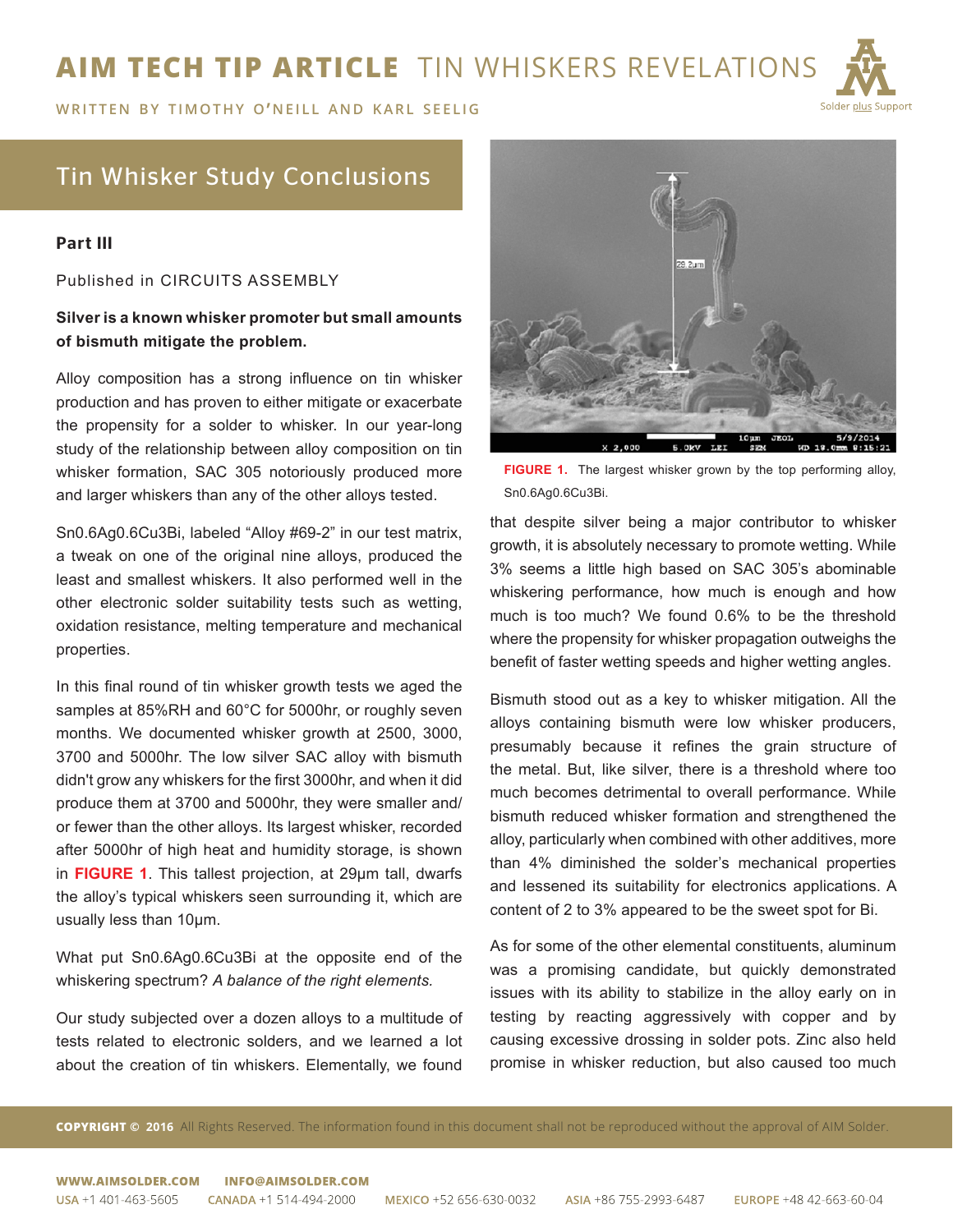

drossing. Zinc was not as effective in tin whisker reduction as aluminum, but both showed a significant advantage over traditional SAC alloys. Nickel and germanium, while helping processing characteristics, did not appear to affect whisker growth at the levels we tested.

The environmental influence on whisker production was very interesting. Much to our surprise, neither thermal cycling nor intermetallic growth due to thermal aging showed direct, significant correlations to whisker generation, but high temperature and humidity storage did. Prior to these tests, it was widely believed that the repeated expansion and contraction of thermal cycling would induce stresses that would result in whiskers, but after 1000 cycles of -40° to 85°C, no whiskers were found. Likewise, the stresses induced by the intermetallic growth of thermal aging were expected to produce whiskers, but again, the data didn't show it. We saw a trend where alloys that produced smaller intermetallics also produced fewer whiskers, but only one of the nine alloys analyzed showed a definite statistical relationship.

Why did the high temperature and humidity conditions cause so much whisker growth? We speculated that the environment caused corrosion, which may have accelerated recrystallization and changes to the grain structure, and influenced intermetallic growth kinetics. The addition of bismuth to the solder alloys refines the grain structure. **FIGURE 2** compares the microstructure of the low-whiskering Sn0.6Ag0.6Cu3Bi with the high-whiskering SAC305.



Sn-0.6Ag-0.7Cu-3Bi

**SAC305** 

**FIGURE 2.** Grain structures of low-whiskering SAC-Bi alloy and highwhiskering SAC305.



**FIGURE 3.** Maximum observed whisker size after storage at 60°C and 85%RH.

It previously had been reported that the refined and equiaxed grain structure created by the addition of bismuth is superior at relieving the compressive stress built up by IMC growth.<sup>1</sup> The data we generated supported this hypothesis. Not only did the Bi-containing alloys grow fewer and smaller whiskers, they grew them later in the storage process, indicating a better capacity to absorb internal stresses. **FIGURE 3** compares whisker growth of several alloys. The bismuth-containing alloys grew shorter whiskers at a much slower rate than SAC 305 or SnCuAl.

Perhaps the most intriguing findings regarded the locations of the whiskers – far away from the original points of stress, such as on the outside bend of the test specimen. Stresses travel along grain boundaries seeking relief. When they run out of boundaries, they eject whiskers. They can travel for a long time on internal grain boundaries before "surfacing." This phenomenon is similar to that of the recent seismic activity in Oklahoma, where the stresses induced by highpressure wastewater injection travel though the earth's crust and manifest themselves as earthquakes up to 20 miles away from the injection site. Because the stresses travel so far, and at rates that vary due to the medium through which they are traveling, it is nearly impossible to pinpoint their original location.

**COPYRIGHT © 2016** All Rights Reserved. The information found in this document shall not be reproduced without the approval of AIM Solder.

#### WWW.AIMSOLDER.COM **INFO@AIMSOLDER.COM**

USA +1 401-463-5605 CANADA +1 514-494-2000

EUROPE +48 42-663-60-04 ASIA +86 755-2993-6487